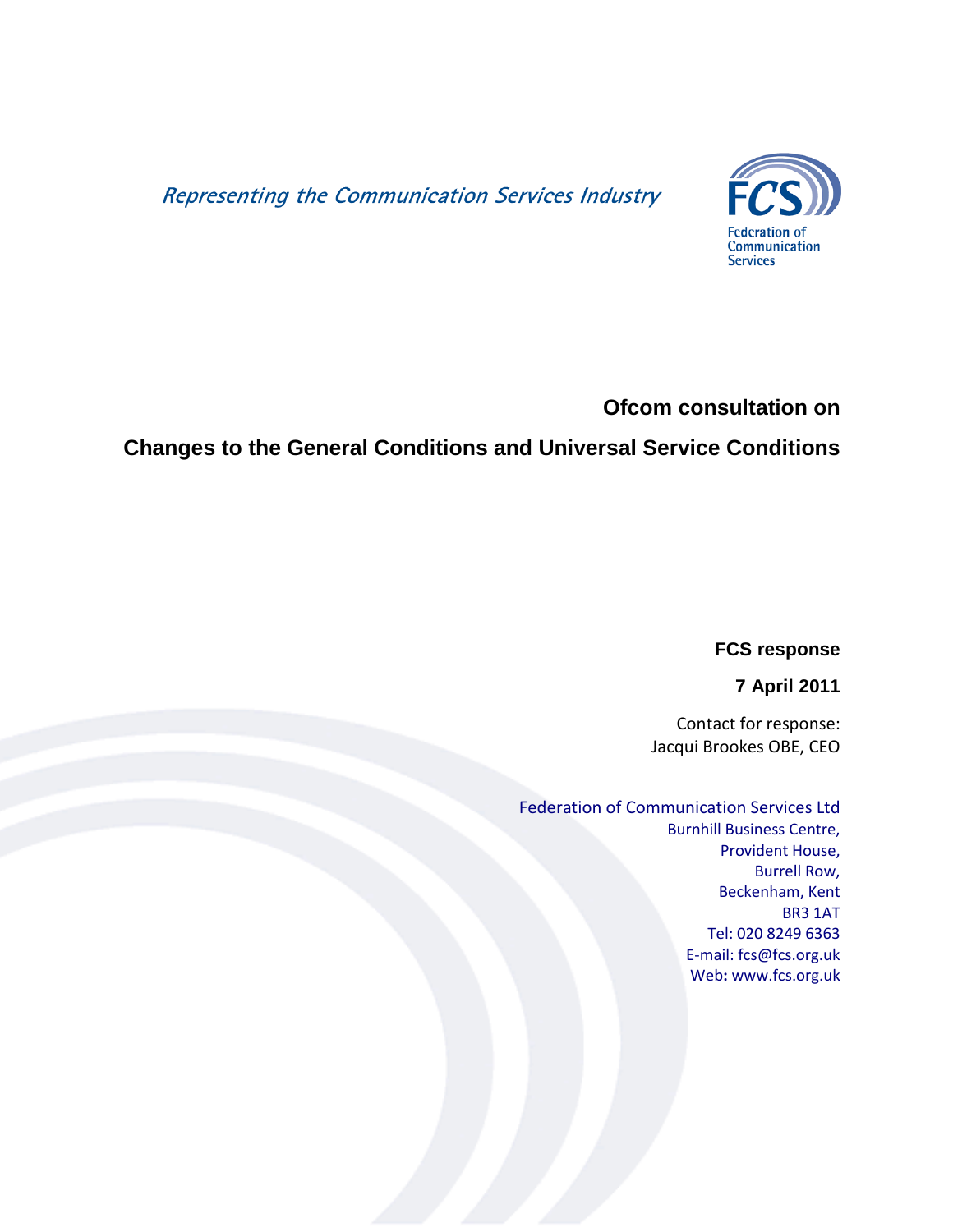## **Introduction**

The Federation of Communication Services, FCS, is the UK trade association for the communication services industry representing 320 members who deliver connectivity and products by means of copper, fibre and wireless. A directory of our members can be found on the website [www.fcs.org.uk.](http://www.fcs.org.uk/)

We are pleased to respond to the consultation as changes to the General Conditions impact a large proportion of our members. Many of our comments are from the perspective of service providers and resellers of fixed, mobile and broadband connectivity and numbers, who sell services to business customers as well as individual consumers/natural persons.

## **Key concerns**

We have identified some key concerns arising from the consultation

- The delay in sending out the consultation when Ofcom has been aware of the new Framework since December 2009; even a set of preliminary ideas would have been more helpful at an earlier date
- The short timescale for response to some very new proposals for industry, that were not clear in the EU documents; it has not been possible to fully engage with all of our members in this short time period, which has limited the detail of this response
- Almost impossible deadlines for implementation of new responsibilities- such as
	- o GC9 more information in contracts;
	- o GC9 establish a new 12 month contract if a supplier does not already have one
	- o GC18- setting up a compensation scheme for failed/delayed number ports;

This appears to challenge the Government's thrust for [reducing regulation and red tape](http://www.redtapechallenge.cabinetoffice.gov.uk/favicon.ico) and its business friendly agenda.

Each of these proposals would take time for CPs to establish; they would not be a legal certainty until Ofcom publishes its statement following this consultation. As the implementation date for the Directive is 25 May we suggest at least a 3 month implementation period.

- It is not clear that the telecoms distribution chain has been accommodated in the proposals nor what impact there might be on resellers who resell services delivered by a wholesaler; for example a carrier is able to change traffic profiles but not the reseller.
- There continues to be confusion about terminology, which this review might have taken the opportunity to clarify
- We confine our response specifically GC9, customer contracts, and GC 18 number portability

Please can Ofcom regularly update the GCs in full on the Ofcom website

## **Specific issues**

#### **GC9- Requirement to offer contracts with minimum terms**

We welcome the clarification that a "consumer" is a natural person and not the definition in the Communications Act 2003 which extends to small business.

The information to be provided in new GC9.2 is not available to some CPs. For example 9.2 (e) "procedures to measure and shape traffic…" only applies to carriers providing services to end users. Resellers delivering services to End Users that are businesses are not able to shape traffic.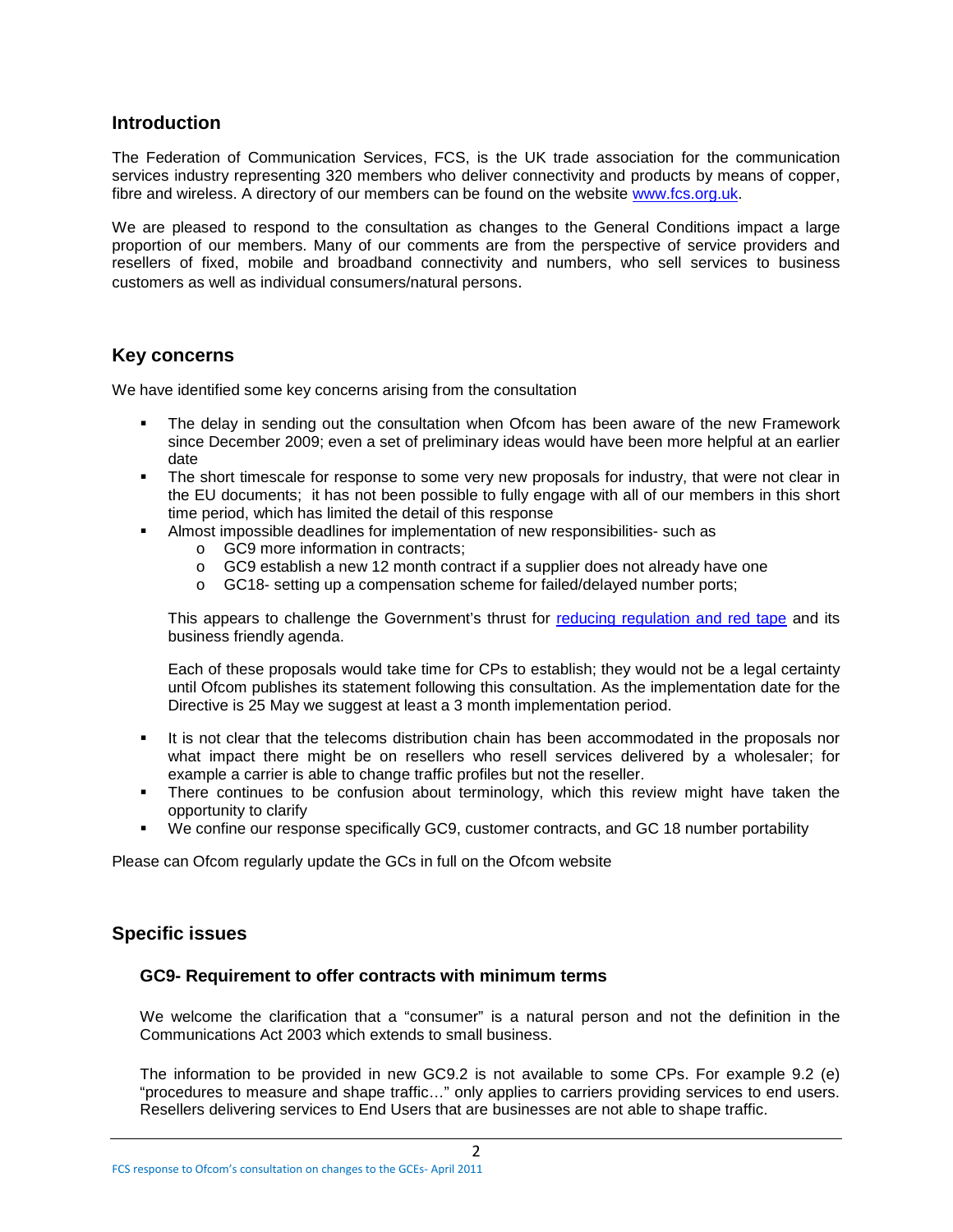As an example: if any one service has major surge and uses up the entire network, the carrier will take actions to reject traffic to this service to maintain the services of the majority. An example is Take That ticketing phone number last year which overloaded the Virgin and Opal networks. BT took drastic action to reject the calls to protect the backbone transit layer to try and allow the Opal network to recover. BT can be asked to carry out such measures by a carrier or BT may indeed decide itself to install such measures. Each carrier might also instigate measures within their own network to control such traffic. Resellers do not have this control.

These measures are well understood within the OCP and TCP industry and have been in effect for many years. We are not sure why Ofcom suggest they now need to be described in consumer contracts. This might well confuse and alarm customers in general and does not appear to be suitable for individual consumers.

Similarly 9.2 (m) appears to relate to the internet and not telephone calls

We welcome new GC 9.3 as a pro competition measure. We would welcome clarification as what might be considered a disincentive. As the losing provider is allowed to recover reasonable cost for instigating the port, this could be considered as a disincentive to the consumer.

As we put forward in our answer to Qu 1 below we firmly suggest that a review of GCs is undertaken now to clarify who does what in the supply chain and where GCs apply.

The list of information in new GC9, once clarified following this consultation, will not necessarily be available to every CP and an implementation period will be needed for CPs to adjust their processes.

#### **GC18 number portability**

FCS has reported to Ofcom on regular occasions that number portability processes can be problematic. Mobile number portability will be an improved when a gaining provider led process is put in place. As Consumer Focus [reported in](http://www.consumerfocus.org.uk/files/2009/06/Consumer-Focus-response-to-the-Ofcom-strategic-review-of-consumer-switching.pdf) November 2010

Despite improvements to the PAC and the MNP process, we feel that until all communications switching processes are led by the gaining provider, the ability of the provider to frustrate the switching process will continue to be an issue. As originally highlighted in our response to the August 2009 consultation on mobile number portability, we stated that recipient-led MNP is simpler for consumers, involving fewer consumerprompted interactions with Mobile Network Operators (MNOs), and avoiding retention activity, which can be unpleasant for consumers.

FCS members continue to report that there are problems with geo and non geo number porting. Our [submission to](http://www.fcs.org.uk/my%20files/fcs_pdfs/responses/10-11-26_fcs_responcse_to_the_ofcom_review_of_consumer_switching.pdf) Ofcom in November 2010 cited the major obstacles to be

- The porting process is long and protracted, often paper or fax based, with the potential for abuse
- **by the losing CP**
- A lack of porting agreements between number range holders
- Accuracy of information such as whether the number is on a single or multiline service [ even very
- **small business customers have multiline services]**
- Rejects are not communicated adequately to the gaining provider

We have reported these problems to Ofcom for the past 2 years and the FCS member survey in February 2011 indicated little improvement.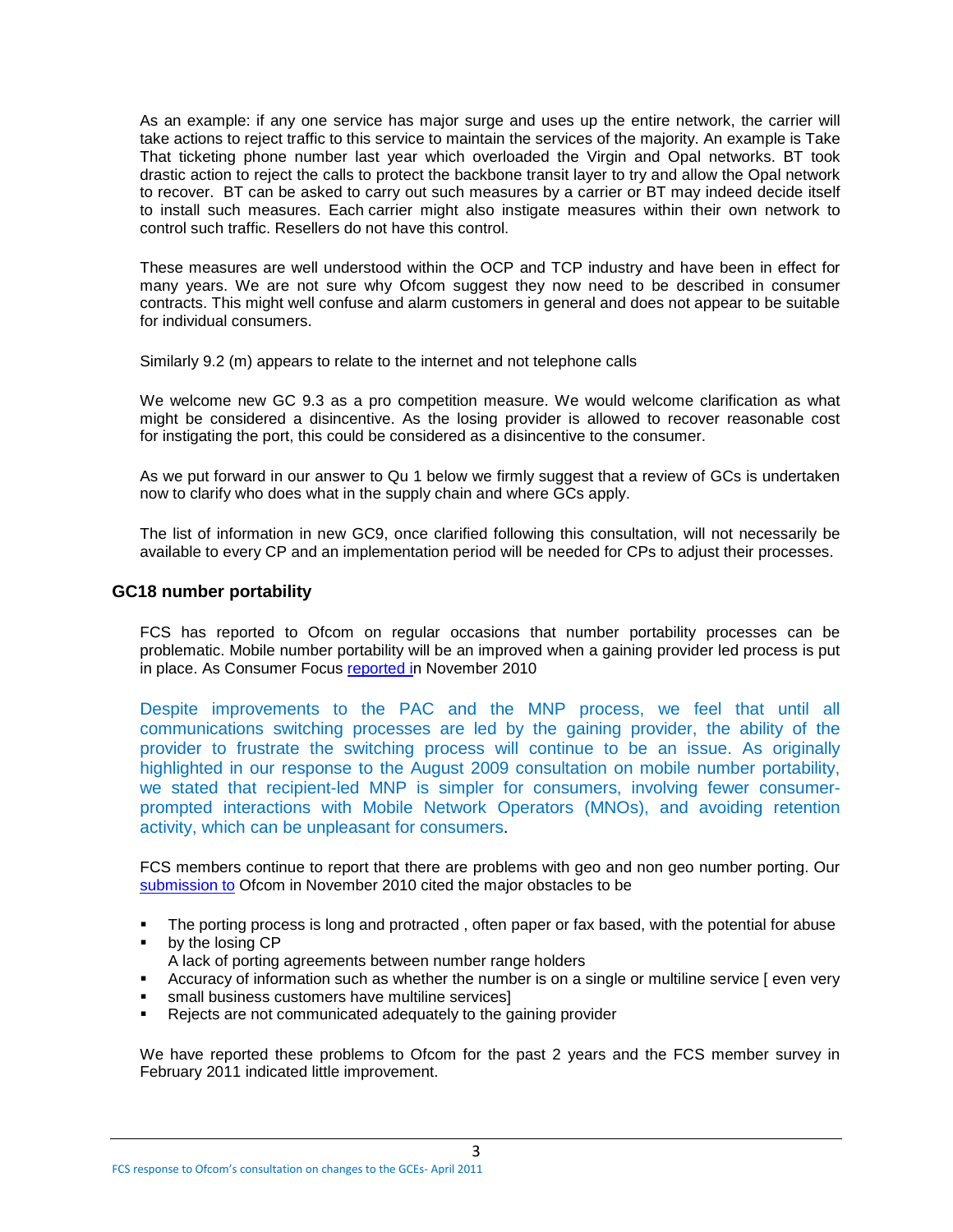We had hoped that in planning to implement the one day porting requirement of the Framework Directive Ofcom would have sought to tackle these problems with some urgency. It appears that the [customer switching project](http://stakeholders.ofcom.org.uk/telecoms/groups/switching-working-group) that Ofcom has asked OTA to co-ordinate places no direct focus on number portability either.

The text in the proposed revision to GC18 18.3 (b) places a narrow definition to one day porting for geo and non geo numbers, but does not tackle the underlying problems cited above. Unhelpfully GC18 retains the term Subscriber rather than taking the opportunity to bring the "customer" term in line with other GCEs

In 18.8 Ofcom introduces a compensation scheme for delay or abuse of porting. However there is no clarification as to who has to set up such a scheme. Is it the losing or gaining provider? Or the culprit might lie further up the distribution chain, as evidenced by our list above, so how can they be identified and included in a scheme which seems to be for the CP contracting with the Subscriber

In a port you can have 3 parties, the losing CP, the range host CP and the gaining CP. Any of them could mess up a port. Let's say you want to move from  $\bar{X}$  to Y, although the number was originally V. The number has got to be returned to V by X so that V can then forward to Y. V isn't gaining anything by doing the work, X is obviously losing a customer and Y will be keen to see the port work, but any one of them could cause a delay or a failed port. There are also occasions of partial ports where a customer's port goes nowhere.

The introduction of a compensation scheme may appear consumer [or is that subscriber?] friendly on the surface but Ofcom's proposal requires more detailed guidance for all parties in the number portability chain, ideally from Ofcom itself. On receipt of such guidance each company would need an implementation period to set up their own scheme

## **Answers to the consultation questions**

## *Q1. Do you agree with our proposed approach to definitions?*

The applicability of some of the GCs has been extended with the removal of the PTN definition in favour of PECN and the extension of some conditions to CPs offering PECS as well as networks.

We are not clear what impact there will be on resellers i.e. those CPs that resell services purchased from a wholesaler. We suggest that to understand the how this policy is implemented a review of GCs is undertaken now to clarify who does what in the supply chain and where GCs apply.

There continues to be a range of terminologies for the end user customer of a CP in different GCEs, as a result of their historical development. We propose that Ofcom rationalises the terms:

- **Consumer- to be an individual natural person,**
- Business/small organisation customer with less than 10 employees or volunteers
- **Large business customer with 11 employees or more**

#### *Q2. Do you agree with our proposal to add CEPT to the list of standardisation bodies?*

Yes we support the addition of CEPT, although its remit extends beyond the EU boundaries.

*Q3. Do you agree with our proposals to extend the requirements of GC3 beyond 'fixed locations' and to require CPs to 'take all necessary measures' to maintain their networks and services and access to emergency services?*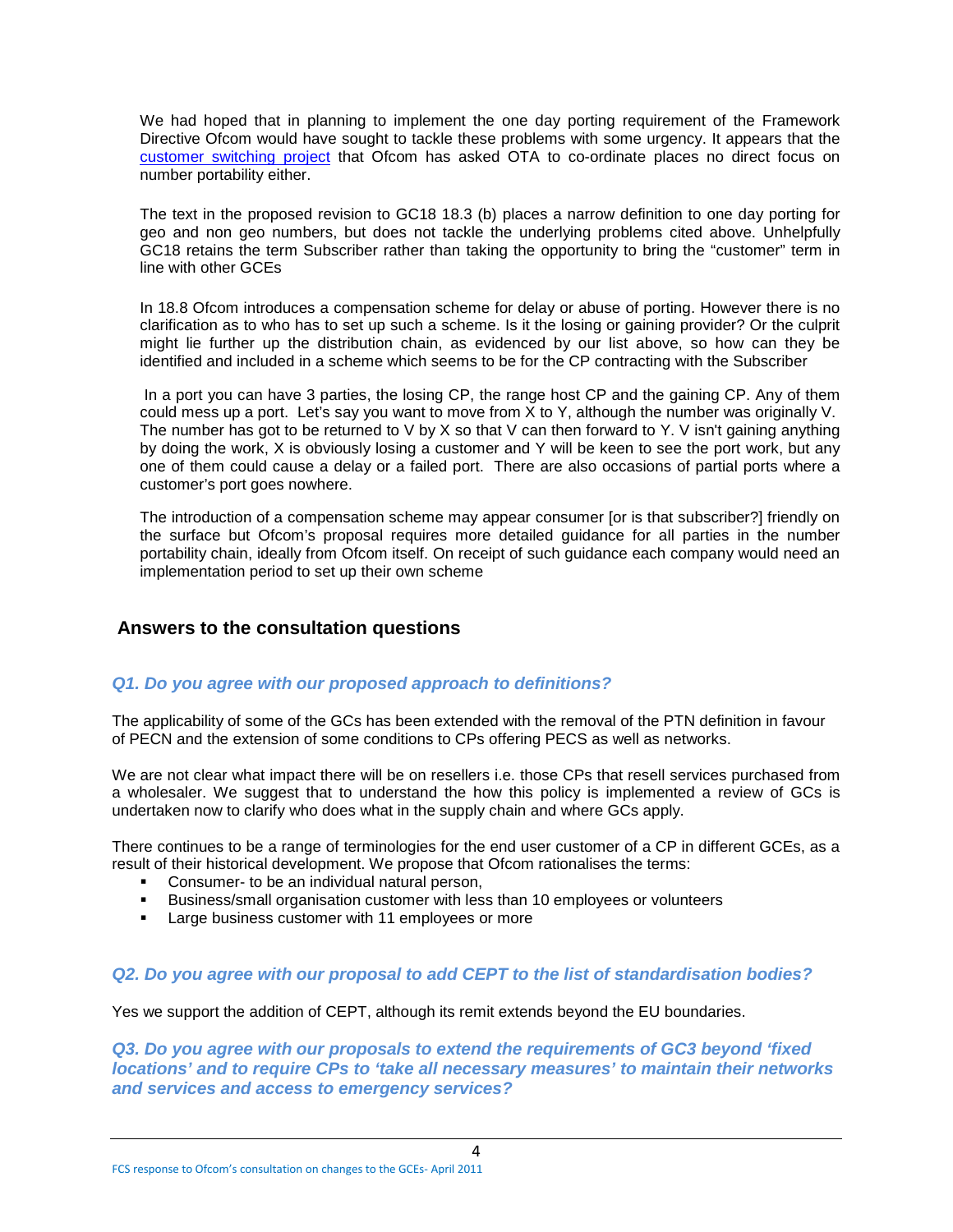CPs deliver services to customers and where CPs are solely resellers they have no networks to maintain. Our suggestion in our answer to Q1 that Ofcom clarifies what obligations are due to different parts of the communications distribution chain would assist both Ofcom and the industry to understand the implications of GC3 for them

*Q4. Do you agree with our proposals for emergency call numbers - which includes amending the definition of CP and requiring that location information is provided free of charge, as soon as the call reaches the emergency organisations and is accurate and reliable (in line with our proposed high level criteria)?* 

Ofcom has indicated that there may be more consultation on emergency call handling but in GC4 resellers are now directly caught with obligation to provide caller location information, where previously this applied to CPs providing PTN. We are not clear how this would work. Will there be an obligation to include this in wholesale contracts? We suggest that more discussion takes place to understand how GC4 impacts different players in the distribution chain

*Q5. Do you agree with our proposed approach to contract related requirements relating to the provision of additional information, the length of contracts and the conditions for termination?* 

Please see our comments on GC 9 above

*Q6. Do you agree with our proposals to ensure equivalent access to the emergency? services for disabled users and to mandate the provision of Emergency SMS?* 

Yes

*Q7. Do you agree that given the existing measures that are in place to help disabled users to access 116XXX services, it is not necessary to make further changes to GC15 in this respect?* 

Yes

*Q8. Do you agree with our proposals on conditions for transferring the rights of use of telephone numbers and also for granting their use for a limited period of time?* 

Ofcom's proposals appear reasonable and we would expect that Ofcom could use this GC to audit and recover unused numbers that were allocated in earlier years

*Q9. Do you agree with our proposals on the one working day requirement in relation to bulk mobile ports and in relation to fixed porting? If not, please explain why?* 

Please see our comments on GC 18 above

*Q10. Do you agree with our proposed approach to the porting compensation scheme requirement?* 

Please see our comment son GC 18 above

There is no clarification as to which party in the chain the compensation scheme should apply to Ofcom is aware of the serious concerns that FCS members have with geo and non geo number